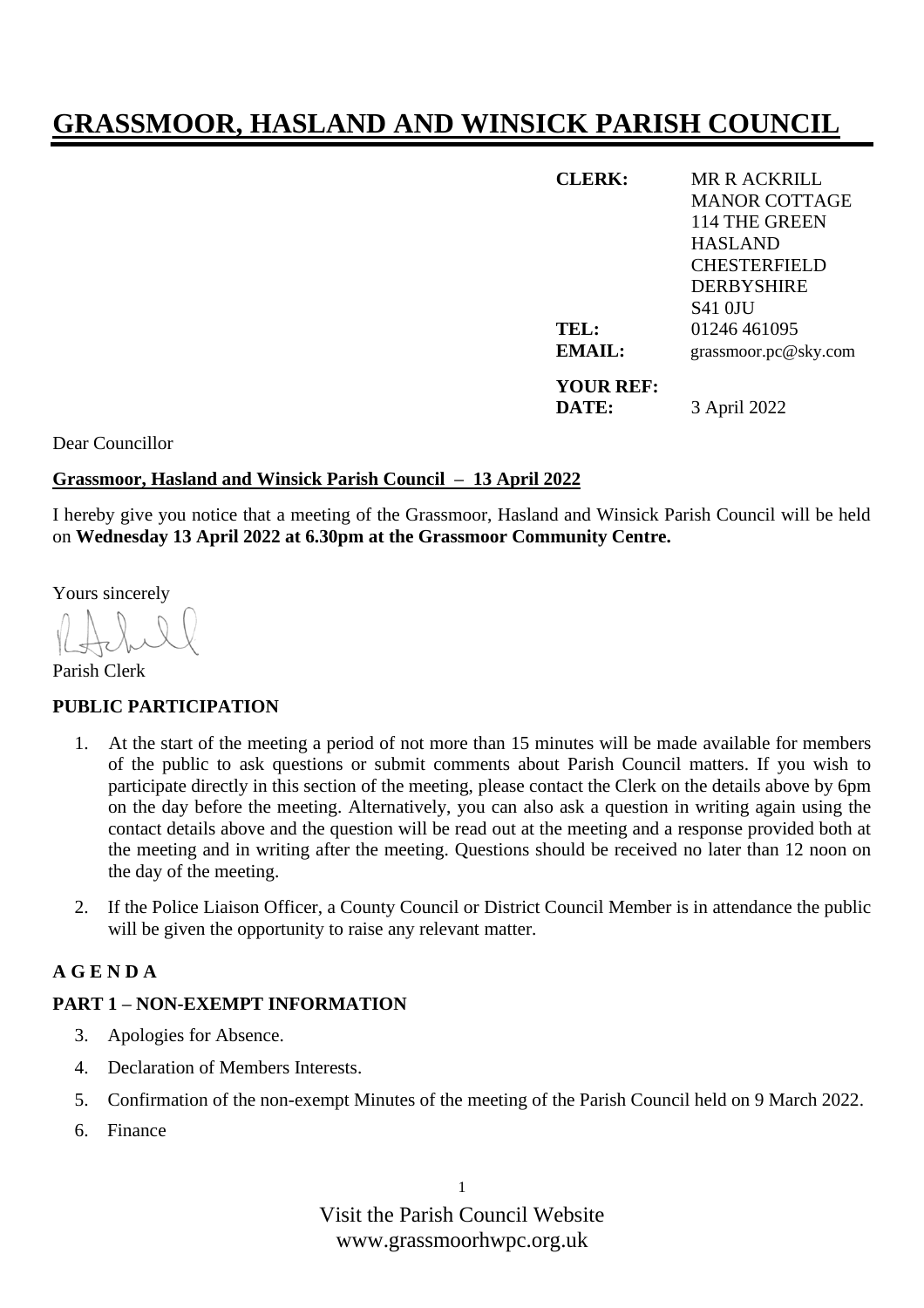(a) to consider Accounts for Payment (Standing item). Items for payment listed below are those known at the time of the distribution of the agenda for the meeting. There are likely to be other payments that arise after the agenda has been circulated that need to be approved on grounds of urgency. These will be identified at the meeting.

|             |                            |                       |                  |              | <b>VAT</b>    |
|-------------|----------------------------|-----------------------|------------------|--------------|---------------|
| <b>Date</b> | Payee                      | <b>Details</b>        | <b>Reference</b> | <b>TOTAL</b> | <b>Inputs</b> |
| 01.03.22    | TV licence                 | Pavilion              | <b>DD</b>        | £41.00       | £0.00         |
|             |                            | <b>CCTV</b>           |                  |              |               |
| 07.03.22    | <b>NW Security</b>         | maintenance           | 117BACS          | £216.00      | £36.00        |
| 08.03.22    | J S Marriott               | Postage stamps        | 118BACS          | £7.92        | £0.00         |
| 09.03.22    | <b>BT</b>                  | Pavilion              | 119DD            | £98.28       | £16.38        |
|             |                            | <b>Barnes Park</b>    |                  |              |               |
| 09.03.22    | Metro Rod                  | drains                | 120BACS          | £108.00      | £18.00        |
| 09.03.22    | R Ackrill                  | Laptop                | 121BACS          | £533.99      | £89.00        |
| 10.03.22    | Metro Rod                  | Credit note           | <b>CR</b>        | $-£108.00$   | $-£18.00$     |
| 31.03.22    | <b>Unity Trust</b>         | Charges               | <b>DD</b>        | £24.75       | £0.00         |
|             |                            | Refuse bags &         |                  |              |               |
| 28.03.22    | A Ward                     | Keys                  | 122BACS          | £51.50       | £8.58         |
| 31.03.22    | Cheque 071                 | Cancelled             | 71               | $-£500.00$   | £0.00         |
| 01.04.22    | <b>Staff Salaries</b>      | March 2022            | 1BACS            | £2,272.60    | £0.00         |
| 01.04.22    | HM Revenue & Customs       | PAYE-March            | 1BACS            | £624.83      | £0.00         |
|             | <b>Grassmoor Community</b> |                       |                  |              |               |
| 01.04.22    | Centre                     | Grant                 | 2BACS            | £2,000.00    | £0.00         |
|             | <b>Grassmoor Community</b> |                       |                  |              |               |
| 01.04.22    | Centre                     | Room Hire             | 3BACS            | £58.75       | £0.00         |
| 01.04.22    | <b>NEDDC</b>               | Cemetery              | 4BACS            | £13,601.78   | £2,266.96     |
| 01.04.22    | <b>NEDDC</b>               | Dog Bins              | 5BACS            | £810.00      | £135.00       |
|             |                            | <b>Election Costs</b> |                  |              |               |
| 01.04.22    | <b>NEDDC</b>               | <b>Nov 2021</b>       | 6BACS            | £4,401.18    | £0.00         |

(b) to consider any necessary virements between budget headings (Standing item)

(c) to consider any transfers between Parish Council bank accounts (Standing Item)

- (d) to note the bank reconciliation.
- 8. Chair's Announcements.
- 9. To consider any matters relating to the operation of the Grassmoor Community Centre.
- 10. To consider the report of the Clerk on:-
	- (a) Barnes Park/Winsick Park
	- (b) CCTV
	- (c) Mill Lane Allotments
	- (d) Gill Lane Allotments
	- (e) Grassmoor Lagoons, Avenue Washlands and Country Park
	- (f) Big Local
	- (g) Barnes Park Project
	- (h) Climate Change Emergency
	- (i) Additional Lighting Doctors Pathway

2

Visit the Parish Council website grassmoorhwpc.org.uk